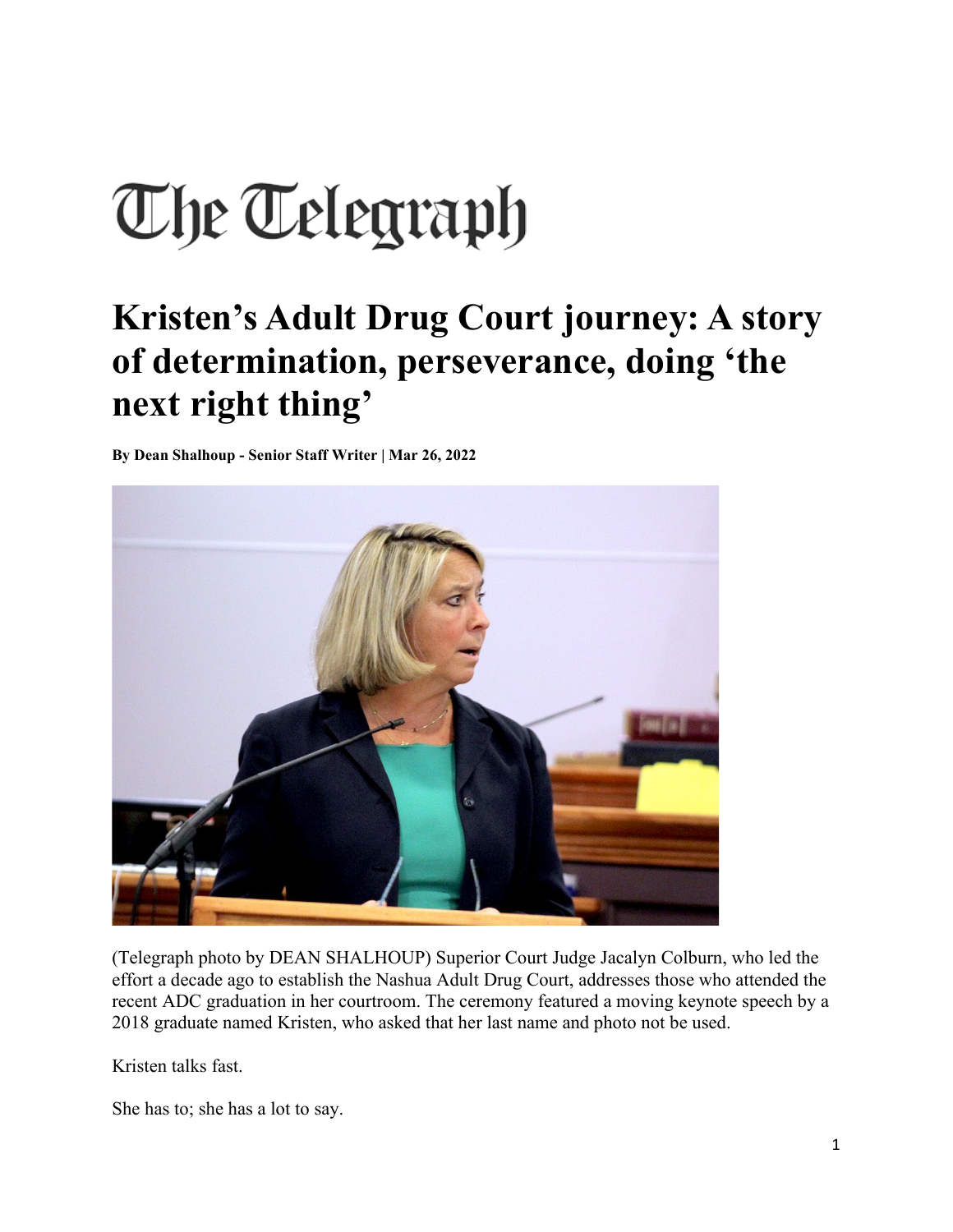Indeed, packing seven years' worth of highs and lows, twists and turns and ups and downs into a reasonable 20 or so minutes of speaking time had to be quite a challenge for Kristen.

But that challenge – which, by the way, Kristen met and conquered the afternoon of St. Patrick's Day as she stood before a few dozen people in a Nashua courtroom – isn't even in the same league as the challenge that was the topic of the message Kristen came to share that day.

Kristen – who lives locally and prefers that only her first name be used – returned that afternoon to Superior Court Judge Jacalyn Colburn's courtroom, having been invited to deliver the keynote address at a Nashua Adult Drug Court graduation.

The four graduates – Corey Lake, Kim Tello, Kyle Hamel and Lewis Clark – were celebrated for satisfactorily completing the five phases on which the judicially-supervised program is based.

When Donna Collins, coordinator of development and communications at Greater Nashua Mental Health, the services provider for ADC, emailed me about the upcoming graduation, she made sure to mention that the keynote speaker is a "successful former graduate" and an "intelligent, enlightened young woman who has made incredible strides … ."

That would be Kristen. And by the time she wrapped up to a standing ovation, that description seemed like quite an understatement.

Kristen graduated ADC in 2018, roughly three years after she entered the program having no idea what to expect, harboring little hope for the future and even less hope she'd one day kick her addiction and turn her life around.

So impressive was Kristen's frankness, honesty, her from-the-heart approach and eloquent delivery that held her audience spellbound in a pin-drop quiet room, I decided to share the highlights – actually, her entire speech was one big highlight – of her presentation.

"I was addicted to everything. Drugs, socializing, money, hotels, the wild adventures. It was just a great time.

"Even though (my life) was crumbling, I was having a good time. Realistically, though, I was falling into a soul-sucking abyss ... it involved a sick form of Russian roulette that my brain tricked me into playing with a loaded syringe and some substance I always assumed I'd be able to obtain … all to escape to a sense of inner peace."

"This is my experience with heavy addiction, institutionalization and near death, and why I feel there is hope to help other people evolve… that's what this program (Adult Drug Court) does.

"I entered this program in 2015 after my arrest for possession with the intent to distribute heroin. The police had no reason to question what (information) they obtained from their confidential informant.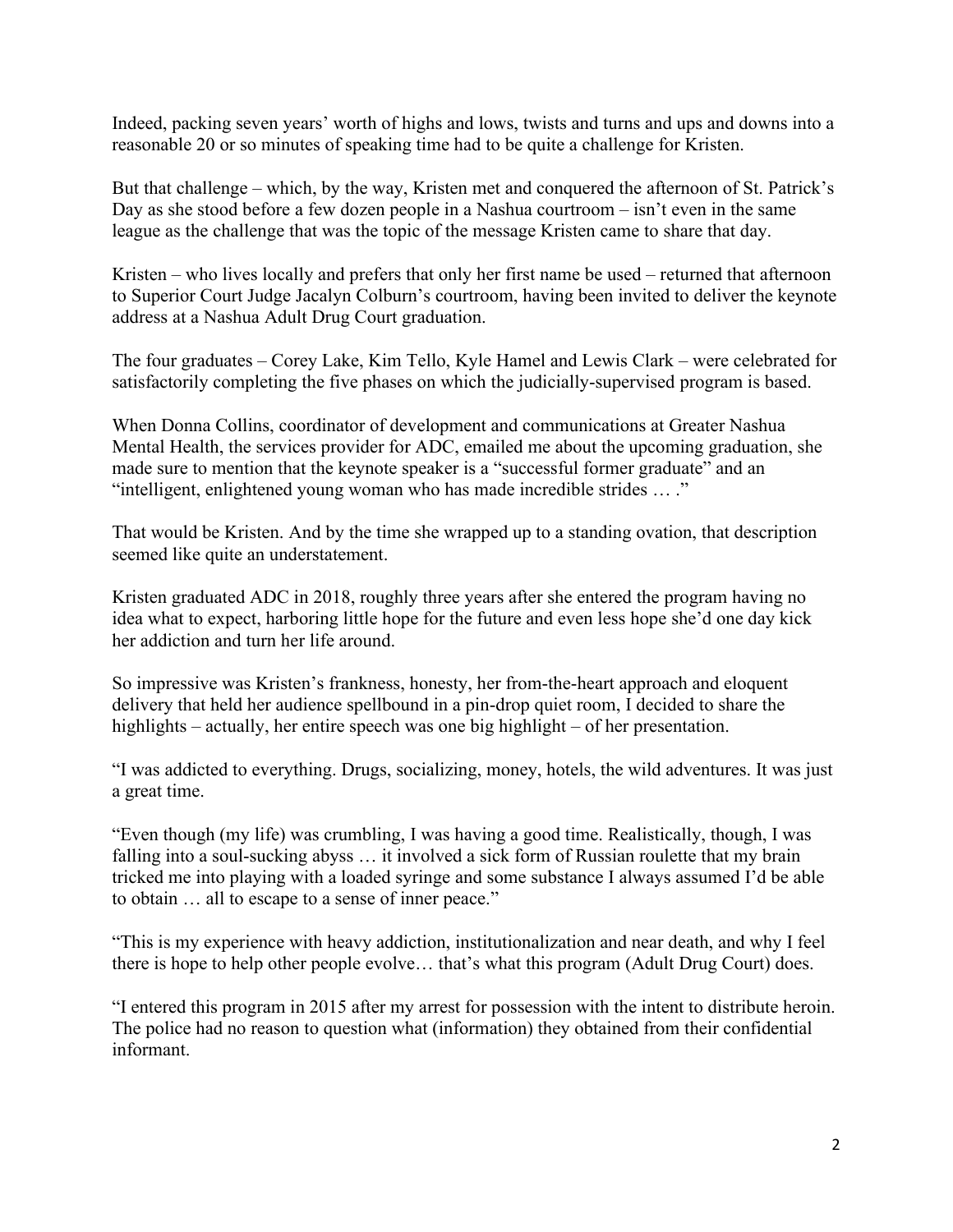"(Police) rushed my parents' house around 1 a.m. and found me with drugs pre-bagged out (packaged for sale), scales, paraphernalia … and my son was sleeping in the next room.

"Those first few days in (jail) I was kicking and screaming and literally suffering inside my skin. It crawled.

"Inside my mind, it knawed.

"A nefarious demon was intertwined within.

"Everything was surfacing. And I was breaking.

"Going from a twisted version of freedom to being bum-rushed by a faction of the (police), thrown to the floor, handcuffed, then thrown behind bars without any end in sight did a number on my mental state, let me tell you.

"I was surrounded by so many people, yet nobody, really, inside a concrete bunker, a place where peace rarely exists.

"I was a prisoner of my own accord.

"In my cell, second by second, day by day, for eight months, I waited for help. And I waited. And I waited, for uplifting words from my family … because all but one brother wanted me to learn some sort of lesson the hard way.

"Mostly they just let me sit. I was alone.

"My option was rehab, either that or I serve my sentence upstate." (Kristen's sentence was a minimum of 7 years in state prison).

"For perspective, this August, my sentence would be up.

"Lucky for me, my probation/parole officer Nellie Chancey took a chance on me.

"She said she saw something in me. She said she would let me out (of jail) into rehab under the condition I did this program (ADC).

"When I got out of jail my parents had me under lock and key, and rightfully so, because even after having eight months clean time from being in jail my mind went right to getting high.

(Kristen shared her experiences at the Farnum Center, the recovery program she entered while participating in Adult Drug Court. She said she came away having learned a lot about the physiological aspects of addiction, the importance of developing positive thought processes and focusing on a "big-picture" view of reality).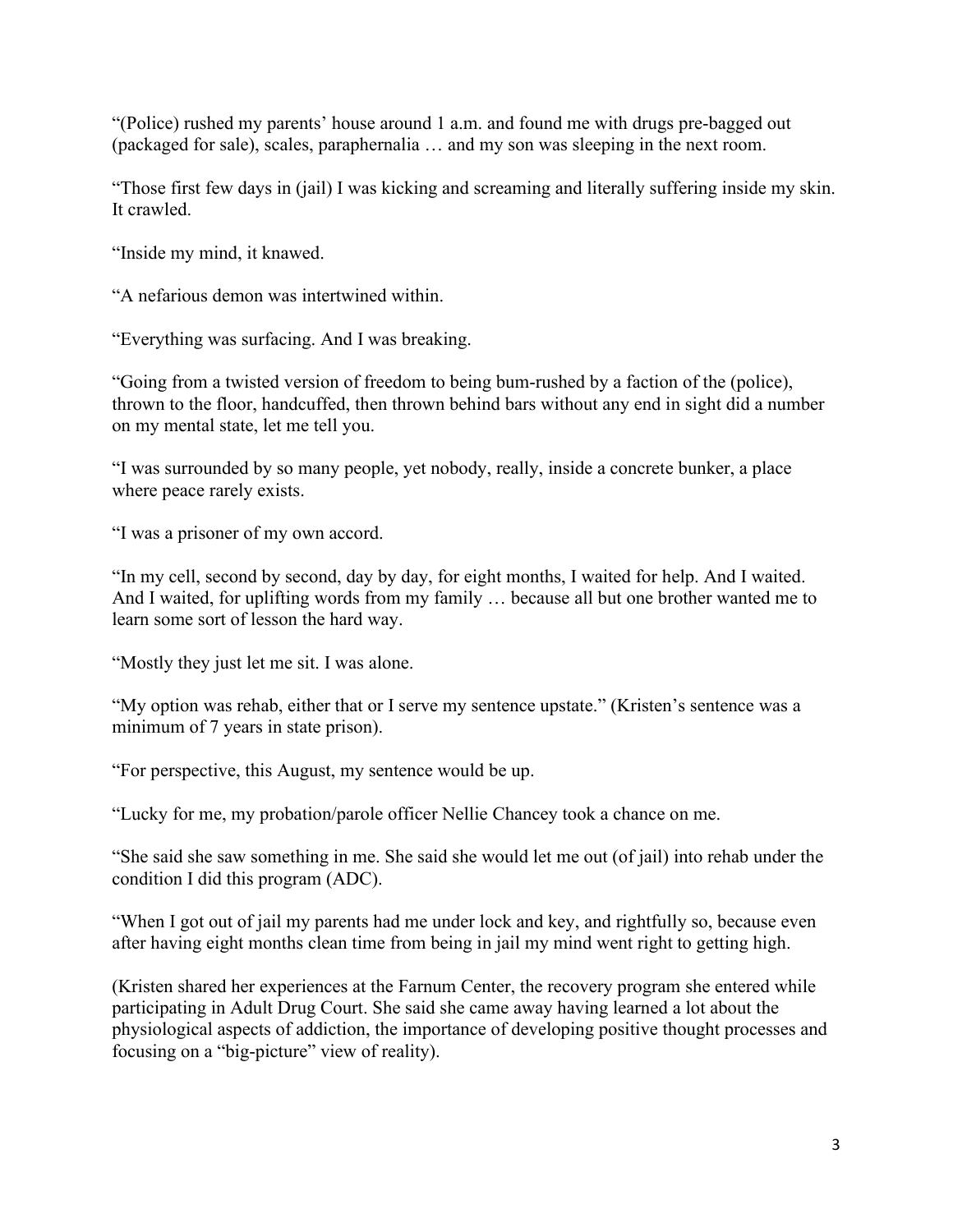"The (police) prosecutor told me, 'I just want to let you know that they (state prosecutors) want you to do your prison sentence, but I saw something in you … I know you're a smart girl.'

"He said that every Tuesday (ADC meeting day), and it drove me crazy," Kristen said to laughs.

"But I'm so grateful, and I have so much respect for him for doing that for me.

Turning to the courtroom jury box, where members of the ADC team sat, Kristen grew slightly emotional.

"You guys help people fight their demons. That's what you guys do. This program literally turned me from a junkie into a loving and compassionate wife, mother, sister, daughter, aunt.

"With your guidance I was able to realign and rebalance myself in every aspect of mind, body, spirit. You gave me the gift of being able to continue to learn all there is to learn.

"Drug Court gave me the tools to manage everyday life, how to focus on myself. This program reprogrammed how I function, restored my power to perceive things in a more functional way more conducive to healthier and more practical habits.

"Adult Drug Court works. It does just what it says it does, if participants are willing to put in the hard work. To you guys graduating today, you put in the hard work. Maybe it took time, doing hard time, maybe you were lucky and figured it out quickly, but I'm willing to bet this journey has been, to this point, both for the graduates and the (current) participants, a very uniquelychallenging experience.

"Getting sober and staying sober is a huge accomplishment. They (ADC team) guide you, as they did for me, and to give you a way to handle your life and accept it for what it is, or not. The choice is up to you.

"Today I stand before you as I am because of these generous people invested their own time. This network of caring people in this room today, their work restoring people to a place of love and compassion speaks to them.

"There are many ways to cope with life's struggles … doing the next right thing every single time is what it takes.

"Know that there are always people who have your back. May you all reach your full potential, and remember, (the ADC team) has your back and wants nothing more than your success.

"Let me be an example."

Kristen smiled as everyone present rose to their feet and broke into robust applause. Colburn, clearly impressed by what she and everyone else just heard, walked up and embraced Kristen.

"Wow," Colburn managed. "Holy smokes," she said over the applause.